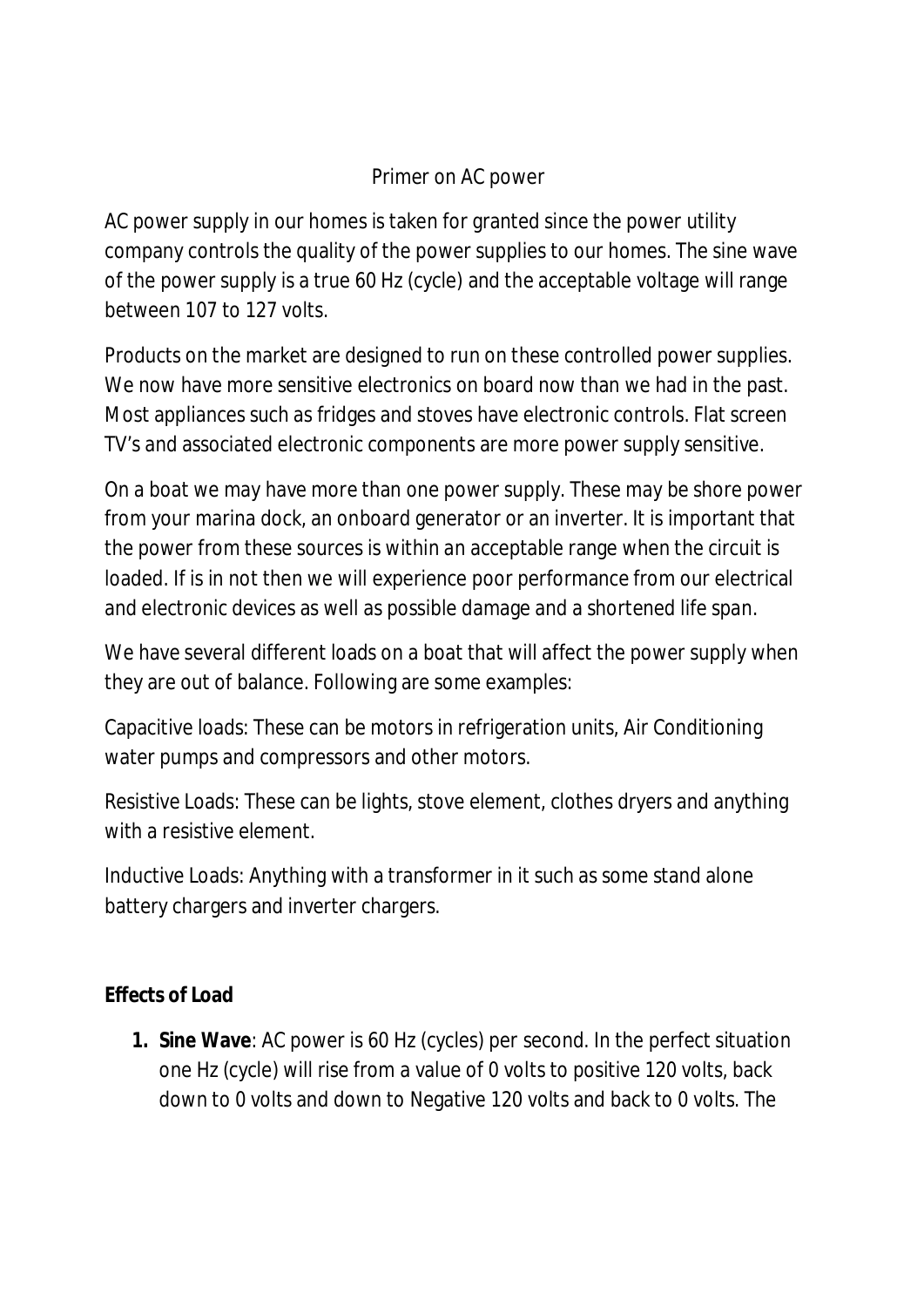reason it is called "alternating current" AC. In a balanced load situation the current (amperage) will be matched to the voltage wave form.

Due to unbalanced loads the current can either lead or lag the voltage. This can creates problems on our power supply with detrimental effects on our loads.

2. **Power Factor:** this is an important aspect of an AC system. We have to consider *Real Power* the amount of power the system is capable of delivering and *Apparent Power* the amount of power actually used. Product of current and voltage. In the perfect world we would like to have a 100% Power Factor. In the real world the different loads such as capacitive, inductive and resistance we will have a lower power factor. So Power Factor = Real Power/Apparent Power. Therefore a load with a 70% PF showing an apparent load of 3500 watts would require a real power supply of 5000 watts.

### POWER SUPPLIES:

We can look at some of the different power supplies and affects and possible corrective measures

### **A/ Shorepower**

In a well designed marina shorepower should not be a problem. When you are traveling and staying in different marinas you should keep an eye on the voltage level on the incoming shorepower. A full marina and long runs of AC power may find that you will experience low voltage below 107 volts. You would be wise to cut back on some of your critical loads such as air conditioning.

Cruisers that have 120/240 volt shorepower requirements have to ensure they have an adequate power supply. Equipment such as 240 volt air conditioning requires a good supply voltage. Some marinas are equipped with a three phase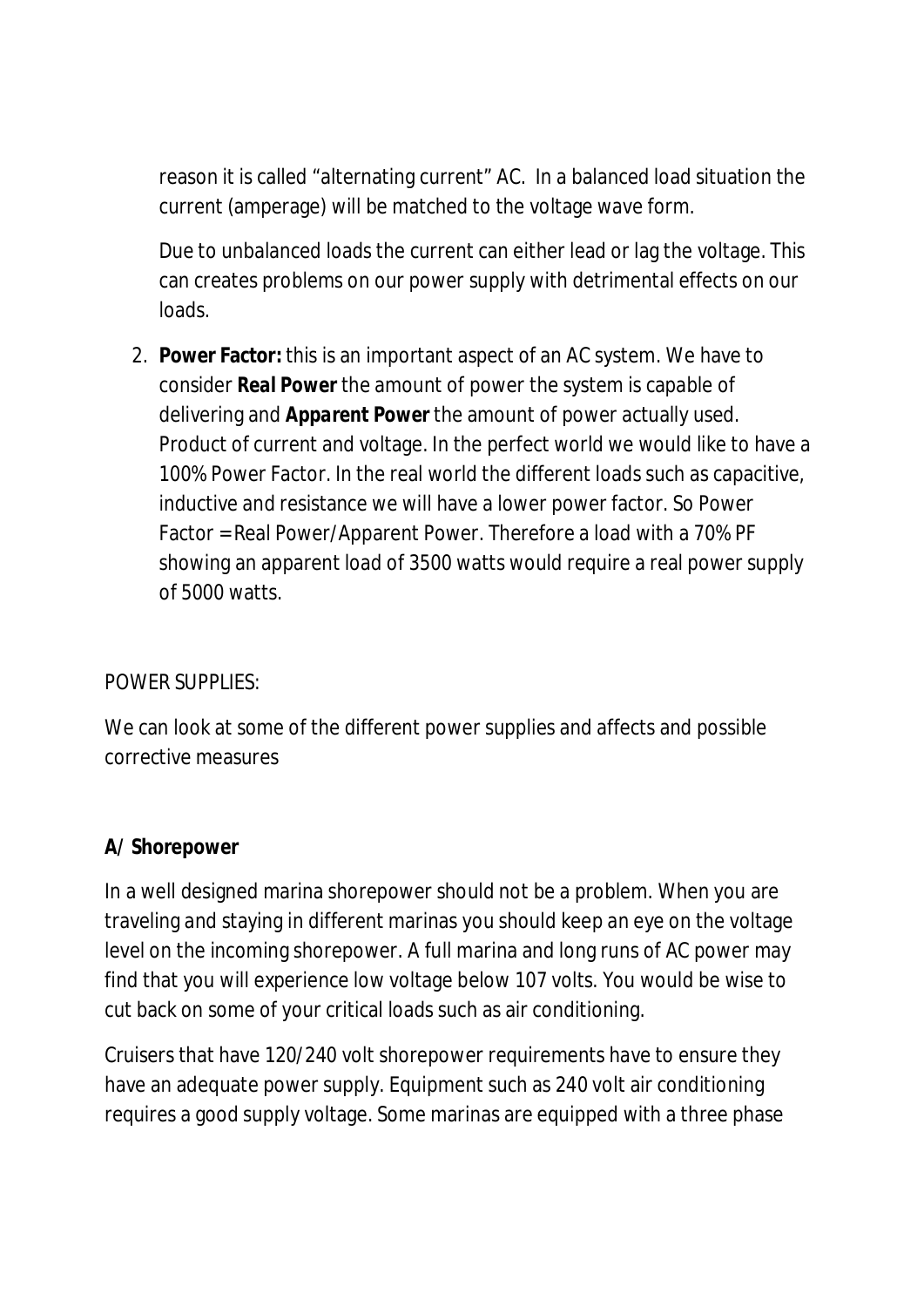power supply which provides 120/208. This is not good for 240 volt devices. Air conditioner compressors will run hot and cause future failure.

The best solution on a boat with 120/240 volt requirements is to install and Iso Boost transformer. This is connected to the incoming shore power and will boost the voltage from a low voltage source to an acceptable 120/240 volts.

## **B/ Generators**

Although generators are a rotary machine they do not product a perfect sine wave. Some are better than others. You will need an oscilloscope in order to view a sine wave. Modern marine generators are very much advanced with good quality control features such as AVR (automatic voltage regulation). There are still lots of older generators that don't have the control features of the ones produced today. On some generators the frequency will fluxuate between 57 Hz and 63Hz (cycles). The voltages will fluxuate as the load increases and decreases. This will have an effect on sensitive equipment. Some of the examples you may experience:

- 1. Battery charger: It works well when on shorepower. A 60 amp charger will output 60 amps on shorepower. When on the generator it may only output 40 amps
- 2. 2 .UPS Power Supply: It will work Ok on shorepower. When on the generator it sees it as dirty power due to frequency and voltage and will not switch over to the battery charge function.

Some boaters will utilize portable generators (which I am not in favour of) to charge up their batteries. Due to the factors involving AC supplies and loads it would be wise to contact the manufacture of the battery charger to see if the applications will work. Typically most chargers will require a generator output supply that is three times the battery chargers AC requirement. Therefore the *apparent power* of 7 amps may require a generator capable of *real power* supply of 21 amps.